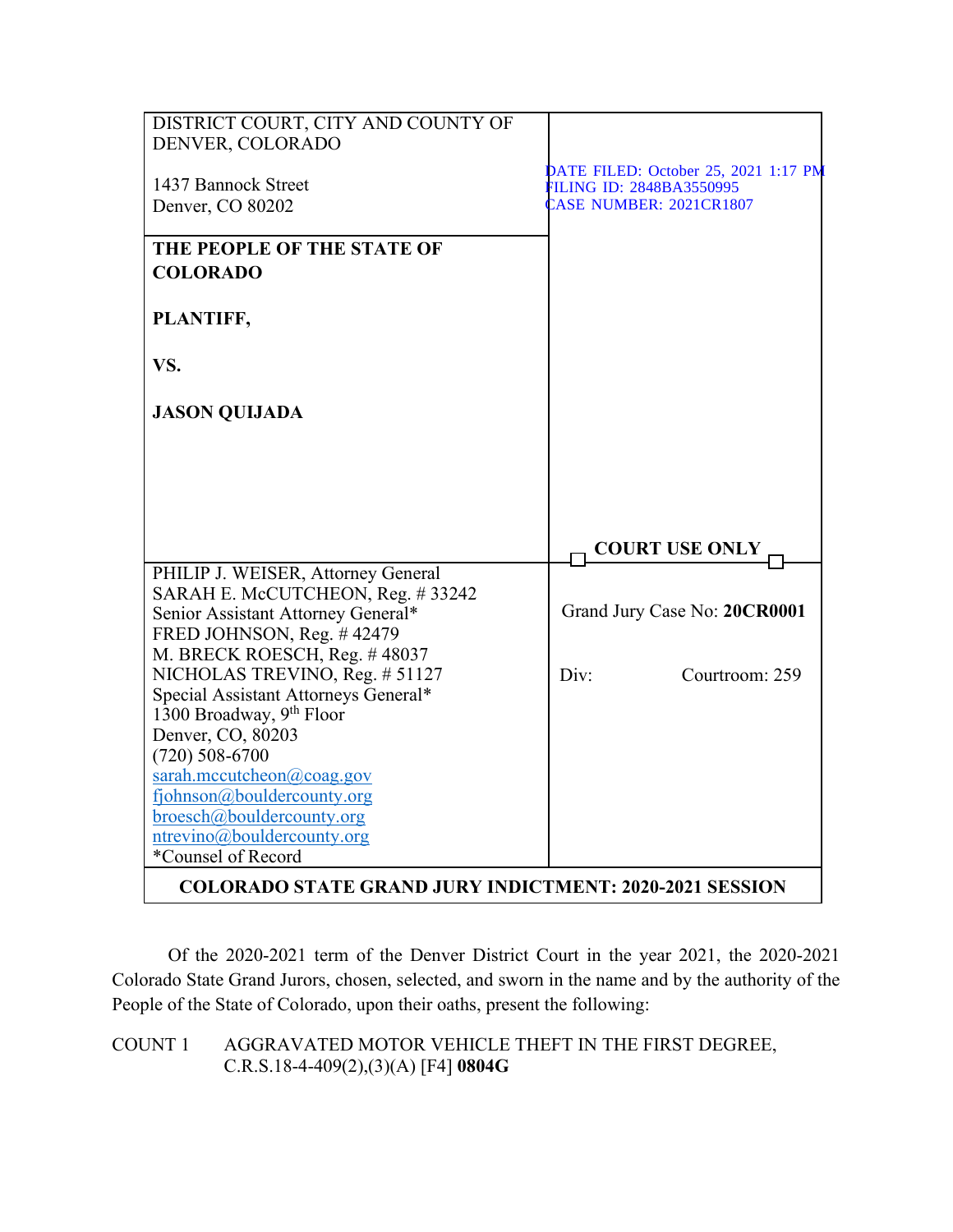## **COUNT ONE (Series 2, The Sports Garage)** AGGRAVATED MOTOR VEHICLE THEFT IN THE FIRST DEGREE, C.R.S. 18-4- 409(2),(3)(A) [F4] **0804G**

Between and including October 1 and 21, 2019, in the State of Colorado, **Jason Quijada** unlawfully, feloniously, and knowingly obtained or exercised control over the motor vehicle of Storage ETC, without authorization, or by threat or deception, and used the motor vehicle in the commission of the crimes of Burglary and Theft as set forth in sections 18-4-203 and 18-4-401, C.R.S., and/or caused five hundred dollars or more property damage, including but not limited to property damage to the motor vehicle involved, in the course of obtaining control over or in the exercise of control of the motor vehicle, and the value of the motor vehicle was less than twenty thousand dollars; in violation of section 18-4-409(2),(3)(a), C.R.S.

The offense committed in Count One was committed in the following manner.

On October 2, 2019, law enforcement officers recovered a white 2006 Ford box truck, Colorado license plate 709 RQH, VIN 1FDWE35L06DA17488, at 2425 Forest Avenue, City and County of Boulder. The truck was left running and unattended. Subsequent investigation determined that the truck belonged to Hector Flores Aguilera, was valued at \$15,000, and had been stolen earlier from 315 North Stuart Street, City and County of Denver, sometime between October 1 and October 2, 2019. The investigation also determined \$760 worth of damage had been caused to the Aguilera truck. On October 2, 2019, a City of Boulder traffic signal camera captured the Aguilera truck traveling through a red light. Thereafter, officers identified the driver of Aguilera's truck depicted in the photo at the time of the violation as Austin Butler.

On October 3, 2019, a 2003 Ford truck, Colorado license plate 548 TRI, VIN 1FDWE35L53HA44495, valued at \$5,713, and belonging to Storage ETC, was stolen from 8390 Church Ranch Boulevard, City of Westminster, Jefferson County. Thereafter, this truck was used to force entry into The Sports Garage bicycle shop located 2705 Sprue Street, City and County of Boulder. Suspects crashed the truck through a ground level garage door, causing over \$5,000 worth of damage to the truck. Suspects then entered the business and removed thirteen bicycles belonging to the business, valued at \$60,743. The suspects caused an estimated \$58,000 in damage to the physical building of the The Sports Garage and merchandise located inside. On that date, a City of Boulder traffic signal camera captured the Storage ETC truck traveling through a red light. Officers subsequently reviewed Facebook Messenger messages of Austin Butler and Jason Quijada that indicated Jason Quijada was involved in this incident. The Storage ETC truck was recovered on October 21, 2019 at 679 Galapago, City and County of Denver. During an interview with investigators in December, 2019, Austin Butler admitted to being involved in the burglary of The Sports Garage. (*See* Exhibit 1, Slide 3, 11-12; Grand Jury Testimony December 10, 2020, pages 53-60. See also Grand Jury Testimony, September 23, 2021, pages 1-14.)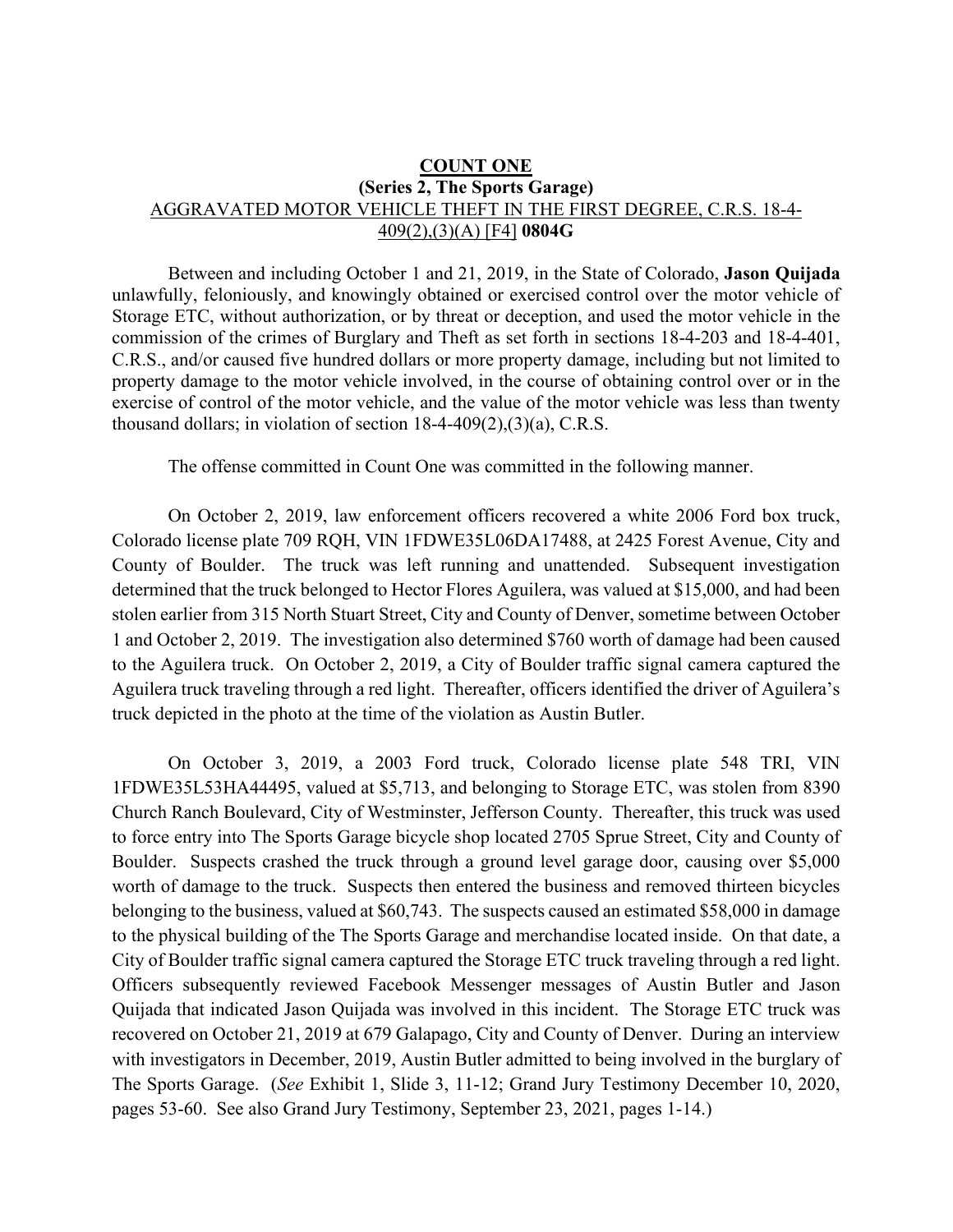## PHILIP J. WEISER

Attorney General

Saray ENFC wtolver SARAH E. MCCUTCHEON, #33242

Senior Assistant Attorney General

Subscribed to before me in the City and County of Denver, State of Colorado, this  $\bigcirc$   $\frac{\sum f}{\sum}$  day of October, 2021.

Notart Public Delleel

My commission expires: ECIPTE ECK NOTARY PUBLIC<br>STATE OF COLORADO NOTAR **REBEE** NOTARY ID 20204029311MY COMMISSION EXPIRES AUGUST 24, 2024